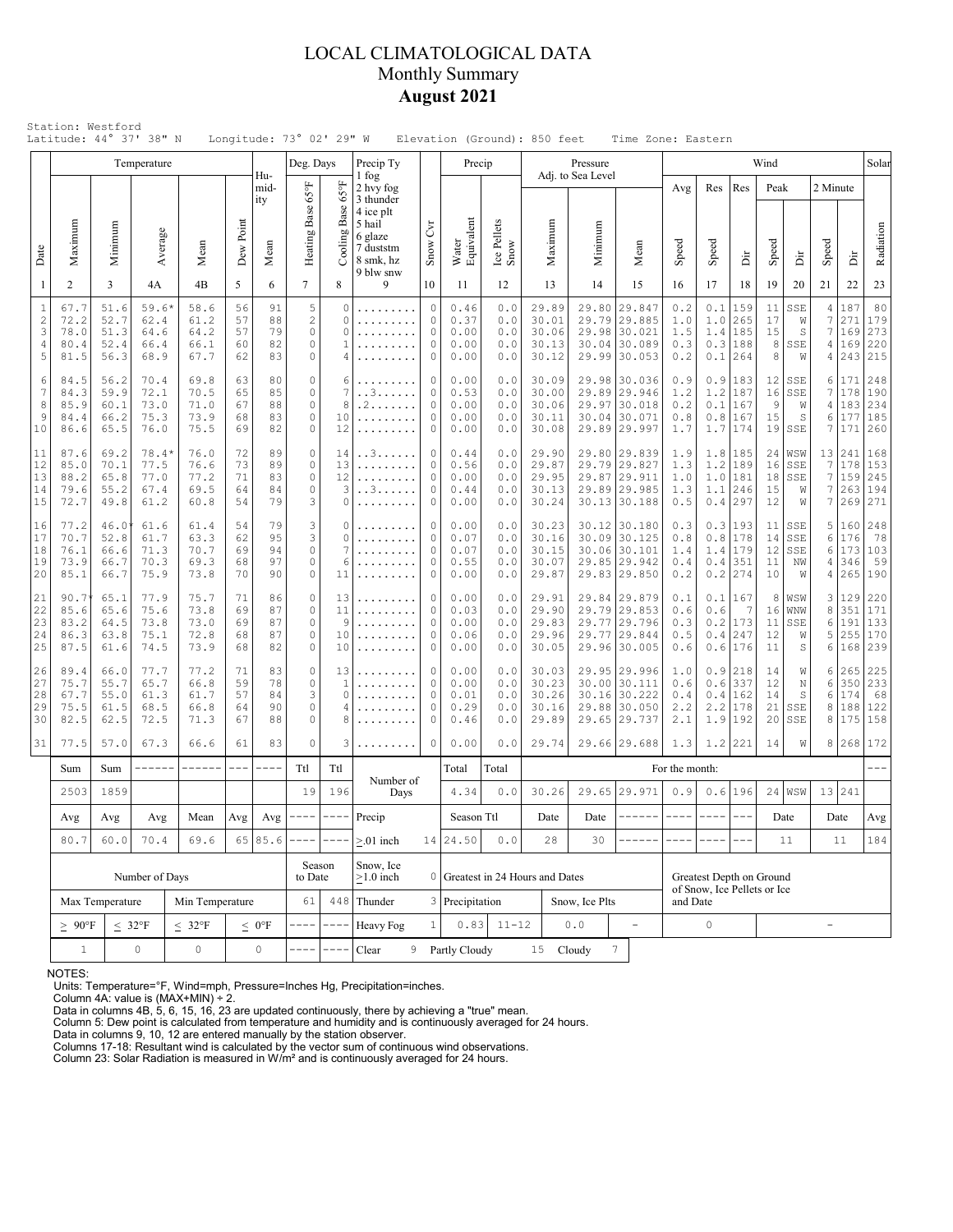# OBSERVATIONS AT 3-HOUR INTERVALS **August 2021: Westford**

|                                                          |                                                                                                                                                                                                                                                                                                                                                                                                                                                                                                                                               |                                                                                            |                                                              |                                              |                                              |                                              |                                                                                                  | Wind                                                                                                 |                                                                                                |                                                              | o                                                                                  |                                                              |                                              |                                              |                                                   |                                                                          | Wind                                                                              |                                                                      |                                                              |                                                                                 |                                                                |                                              |                                              |                                                                     |                                                                      | Wind                                                                                                                       |                                                                                                                              |
|----------------------------------------------------------|-----------------------------------------------------------------------------------------------------------------------------------------------------------------------------------------------------------------------------------------------------------------------------------------------------------------------------------------------------------------------------------------------------------------------------------------------------------------------------------------------------------------------------------------------|--------------------------------------------------------------------------------------------|--------------------------------------------------------------|----------------------------------------------|----------------------------------------------|----------------------------------------------|--------------------------------------------------------------------------------------------------|------------------------------------------------------------------------------------------------------|------------------------------------------------------------------------------------------------|--------------------------------------------------------------|------------------------------------------------------------------------------------|--------------------------------------------------------------|----------------------------------------------|----------------------------------------------|---------------------------------------------------|--------------------------------------------------------------------------|-----------------------------------------------------------------------------------|----------------------------------------------------------------------|--------------------------------------------------------------|---------------------------------------------------------------------------------|----------------------------------------------------------------|----------------------------------------------|----------------------------------------------|---------------------------------------------------------------------|----------------------------------------------------------------------|----------------------------------------------------------------------------------------------------------------------------|------------------------------------------------------------------------------------------------------------------------------|
| Hour                                                     | Sunshine                                                                                                                                                                                                                                                                                                                                                                                                                                                                                                                                      | Pressure                                                                                   | Rainfall<br>rate                                             | Temperature                                  | Dew Point                                    | Humidity                                     | Direction                                                                                        | Speed                                                                                                | Gust                                                                                           | Sunshine                                                     | Pressure                                                                           | Rainfall<br>rate                                             | Temperature                                  | Dew Point                                    | Humidity                                          | Direction                                                                | Speed                                                                             | Gust                                                                 | Sunshine                                                     | Pressure                                                                        | Rainfall<br>rate                                               | Temperature                                  | Dew Point                                    | Humidity                                                            | Direction                                                            | Speed                                                                                                                      | Gust                                                                                                                         |
|                                                          |                                                                                                                                                                                                                                                                                                                                                                                                                                                                                                                                               |                                                                                            |                                                              | AUG 01                                       |                                              |                                              |                                                                                                  |                                                                                                      |                                                                                                |                                                              |                                                                                    |                                                              | AUG 02                                       |                                              |                                                   |                                                                          |                                                                                   |                                                                      |                                                              |                                                                                 |                                                                | AUG 03                                       |                                              |                                                                     |                                                                      |                                                                                                                            |                                                                                                                              |
| 0 <sub>0</sub><br>03<br>06<br>09<br>12<br>15<br>18<br>21 | 0<br>0<br>12<br>84<br>404<br>118<br>32<br>0                                                                                                                                                                                                                                                                                                                                                                                                                                                                                                   | 29.88<br>29.86<br>29.87<br>29.88<br>29.85<br>29.83<br>29.83<br>29.82                       | 0.00<br>0.00<br>0.00<br>0.00<br>0.00<br>0.05<br>0.00<br>0.00 | 59<br>56<br>52<br>60<br>62<br>62<br>60<br>58 | 53<br>53<br>50<br>56<br>59<br>59<br>59<br>57 | 79<br>91<br>95<br>88<br>88<br>91<br>94<br>96 | 22<br>20<br>20<br>20<br>12<br>16<br>19<br>10                                                     | 2<br>$\circ$<br>$\circ$<br>0<br>0<br>0<br>$\circ$<br>$\circ$                                         | 8<br>0<br>$\mathbb O$<br>$\sqrt{2}$<br>3<br>$\mathbf{1}$<br>$\overline{\mathbf{c}}$<br>$\circ$ | 0<br>0<br>$\mathbf 0$<br>51<br>339<br>930<br>63<br>0         | 29.80<br>29.79<br>29.81<br>29.86<br>29.90<br>29.91<br>29.93<br>29.98               | 0.05<br>0.06<br>0.00<br>0.00<br>0.00<br>0.00<br>0.00<br>0.00 | 58<br>57<br>57<br>59<br>64<br>69<br>68<br>56 | 57<br>56<br>56<br>58<br>61<br>60<br>55<br>53 | 97<br>97<br>97<br>98<br>90<br>71<br>63<br>90      | ı 10<br>10<br>10<br>25<br>28<br>30<br>26<br>25                           | 0<br>0<br>0<br>1<br>0<br>1<br>5<br>0                                              | 0<br>0<br>$\mathbf 0$<br>12<br>11<br>10<br>13<br>$\mathbf 0$         | 0<br>0<br>9<br>469<br>840<br>638<br>67<br>0                  | 30.01<br>30.02<br>30.03<br>30.04<br>30.05<br>30.01<br>29.99<br>30.02            | 0.00<br>0.00<br>0.00<br>0.00<br>0.00<br>0.00<br>0.00<br>0.00   | 53<br>51<br>52<br>65<br>74<br>78<br>75<br>62 | 51<br>50<br>50<br>58<br>60<br>61<br>61<br>58 | 94<br>95<br>92<br>77<br>61<br>57<br>61<br>88                        | 22<br>18<br>18<br>18<br>17<br>18<br>20<br>18                         | 0<br>1<br>$\mathbf 1$<br>$\,1\,$<br>$\sqrt{4}$<br>3<br>$\overline{\mathbf{c}}$<br>0                                        | $\mathbf{1}$<br>$\sqrt{4}$<br>$\mathsf 9$<br>$13$<br>$\begin{array}{c} 1 \ 1 \\ 1 \ 0 \end{array}$<br>7<br>$\mathbb O$       |
|                                                          |                                                                                                                                                                                                                                                                                                                                                                                                                                                                                                                                               |                                                                                            |                                                              | AUG 04                                       |                                              |                                              |                                                                                                  |                                                                                                      |                                                                                                |                                                              |                                                                                    |                                                              | AUG 05                                       |                                              |                                                   |                                                                          |                                                                                   |                                                                      |                                                              |                                                                                 |                                                                | AUG 06                                       |                                              |                                                                     |                                                                      |                                                                                                                            |                                                                                                                              |
| 03<br>21                                                 | 0<br>30.04<br>0.00<br>94<br>18<br>00<br>58<br>56<br>0<br>18<br>$\mathbf 0$<br>30.05<br>0.00<br>95<br>$\circ$<br>54<br>53<br>$\circ$<br>06<br>30.07<br>0.00<br>53<br>52<br>97<br>18<br>11<br>30.11<br>$\overline{\mathbf{c}}$<br>09<br>403<br>0.00<br>15<br>65<br>60<br>84<br>$12\,$<br>30.13<br>$\circ$<br>670<br>0.00<br>76<br>65<br>69<br>15<br>15<br>30.10<br>0.00<br>80<br>63<br>56<br>18<br>$\mathbf 1$<br>654<br>$\circ$<br>18<br>202<br>30.08<br>0.00<br>77<br>67<br>73<br>23<br>63<br>60<br>89<br>23<br>$\circ$<br>0<br>30.10<br>0.00 |                                                                                            |                                                              |                                              |                                              |                                              | 4<br>$\mathbb O$<br>$\mathbb O$<br>8<br>3<br>6<br>$\overline{c}$<br>$\circ$                      | 0<br>$\circ$<br>0<br>464<br>882<br>898<br>125<br>0                                                   | 30.11<br>30.10<br>30.08<br>30.09<br>30.07<br>30.02<br>29.99<br>30.01                           | 0.00<br>0.00<br>0.00<br>0.00<br>0.00<br>0.00<br>0.00<br>0.00 | 59<br>59<br>59<br>70<br>79<br>81<br>76<br>62                                       | 57<br>58<br>58<br>63<br>63<br>66<br>67<br>59                 | 92<br>95<br>96<br>79<br>60<br>61<br>75<br>89 | 23<br>23<br>23<br>23<br>14<br>26<br>25<br>25 | 0<br>0<br>0<br>0<br>0<br>0<br>0<br>0              | 0<br>0<br>0<br>2<br>3<br>0<br>0<br>0                                     | 0<br>0<br>9<br>390<br>775<br>668<br>113<br>0                                      | 30.03<br>30.05<br>30.06<br>30.09<br>30.07<br>30.03<br>29.99<br>29.98 | 0.00<br>0.00<br>0.00<br>0.00<br>0.00<br>0.00<br>0.00<br>0.00 | 56<br>58<br>57<br>69<br>81<br>84<br>81<br>66                                    | 55<br>57<br>56<br>65<br>70<br>66<br>67<br>62                   | 94<br>97<br>97<br>86<br>70<br>56<br>61<br>86 | 25<br>24<br>23<br>16<br>15<br>20<br>18<br>18 | 0<br>0<br>0<br>$\begin{array}{c} 2 \\ 2 \\ 2 \end{array}$<br>0<br>0 | 0<br>$\mathbb O$<br>$\circ$<br>$10$<br>8<br>$10$<br>6<br>$\mathsf O$ |                                                                                                                            |                                                                                                                              |
|                                                          | AUG 07                                                                                                                                                                                                                                                                                                                                                                                                                                                                                                                                        |                                                                                            |                                                              |                                              |                                              |                                              |                                                                                                  |                                                                                                      |                                                                                                |                                                              | AUG 08                                                                             |                                                              |                                              |                                              |                                                   |                                                                          |                                                                                   |                                                                      |                                                              | AUG 09                                                                          |                                                                |                                              |                                              |                                                                     |                                                                      |                                                                                                                            |                                                                                                                              |
| 00<br>03<br>06<br>09<br>12<br>15<br>18<br>21             | 0<br>5<br>104<br>315<br>624<br>0<br>0                                                                                                                                                                                                                                                                                                                                                                                                                                                                                                         | 0, 29.99<br>29.98<br>29.95<br>29.95<br>29.93<br>29.90<br>29.92<br>29.96                    | 0.00<br>0.00<br>0.00<br>0.00<br>0.00<br>0.00<br>0.00<br>0.00 | 63<br>61<br>66<br>73<br>82<br>84<br>72<br>66 | 60<br>59<br>59<br>66<br>70<br>70<br>70<br>65 | 89<br>92<br>80<br>79<br>67<br>62<br>94<br>95 | 17<br>18<br>17<br>17<br>18<br>18<br>01<br>12                                                     | 0<br>$\circ$<br>$\mathbf 1$<br>3<br>$1\,$<br>5<br>$\circ$<br>$\Omega$                                | 0<br>$\sqrt{4}$<br>8<br>11<br>9<br>11<br>$\overline{c}$<br>$\mathbf{1}$                        | 0<br>$\circ$<br>7<br>181<br>795<br>719<br>74<br>0            | 129.98<br>29.98<br>29.99<br>30.03<br>30.05<br>30.02<br>30.03<br>30.04              | 0.00<br>0.00<br>0.00<br>0.00<br>0.00<br>0.00<br>0.00<br>0.00 | 66<br>62<br>61<br>66<br>78<br>84<br>78<br>69 | 65<br>61<br>60<br>65<br>71<br>73<br>72<br>66 | 98<br>97<br>97<br>98<br>78<br>68<br>81<br>90      | 12ء<br>12<br>12<br>07<br>22<br>17<br>25<br>18                            | 0<br>0<br>0<br>0<br>2<br>$\mathbb O$<br>1<br>0                                    | 3<br>0<br>0<br>3<br>6<br>0<br>8<br>0                                 | 0<br>0<br>9<br>332<br>496<br>703<br>120<br>0                 | 130.04<br>30.06<br>30.09<br>30.11<br>30.08<br>30.06<br>30.04<br>30.07           | 0.00<br>0.00<br>0.00<br>0.00<br>0.00<br>0.00<br>0.00<br>0.00   | 67<br>67<br>67<br>73<br>79<br>83<br>82<br>72 | 65<br>66<br>64<br>69<br>70<br>74<br>72<br>67 | 96<br>91<br>86<br>74<br>75<br>71<br>83                              | 95, 14<br>16<br>17<br>13<br>18<br>17<br>12<br>20                     | 0<br>0<br>0<br>$\overline{\mathbf{c}}$<br>3<br>$\frac{2}{1}$<br>0                                                          | 2266<br>$1\,0$<br>$\begin{array}{c} 6 \\ 5 \end{array}$<br>4                                                                 |
|                                                          |                                                                                                                                                                                                                                                                                                                                                                                                                                                                                                                                               |                                                                                            |                                                              | AUG 10                                       |                                              |                                              |                                                                                                  |                                                                                                      |                                                                                                |                                                              |                                                                                    |                                                              | AUG 11                                       |                                              |                                                   |                                                                          |                                                                                   |                                                                      |                                                              |                                                                                 |                                                                | AUG 12                                       |                                              |                                                                     |                                                                      |                                                                                                                            |                                                                                                                              |
| 00<br>03<br>06<br>09<br>12<br>15<br>18<br>21             | 0<br>0<br>406<br>768<br>722<br>162<br>0                                                                                                                                                                                                                                                                                                                                                                                                                                                                                                       | 0, 30.08<br>30.08<br>30.06<br>30.06<br>30.03<br>29.95<br>29.91<br>29.90                    | 0.00<br>0.00<br>0.00<br>0.00<br>0.00<br>0.00<br>0.00<br>0.00 | 68<br>66<br>67<br>75<br>82<br>86<br>82<br>76 | 65<br>64<br>64<br>69<br>73<br>73<br>72<br>70 | 90<br>94<br>92<br>83<br>74<br>66<br>72<br>82 | 13<br>13<br>18<br>18<br>17<br>13<br>17<br>18                                                     | 0<br>$\circ$<br>$\overline{\mathbf{c}}$<br>$\sqrt{2}$<br>$\mathsf 3$<br>3<br>$\circ$<br>$\mathbf{1}$ | 4<br>$\,1$<br>7<br>13<br>11<br>13<br>10<br>5                                                   | 0<br>5<br>91<br>304<br>265<br>11<br>0                        | 0, 29.90<br>29.86<br>29.84<br>29.85<br>29.85<br>29.83<br>29.84<br>29.83            | 0.00<br>0.00<br>0.00<br>0.00<br>0.00<br>0.00<br>0.24<br>0.00 | 74<br>74<br>72<br>74<br>81<br>85<br>72<br>71 | 70<br>70<br>71<br>73<br>75<br>76<br>68<br>71 | 88<br>88<br>95<br>97<br>84<br>74<br>88<br>97      | 16<br>19<br>19<br>15<br>19<br>18<br>23<br>12                             | 0<br>2<br>3<br>$\overline{\mathcal{L}}$<br>$\overline{c}$<br>$\sqrt{4}$<br>9<br>0 | 7<br>6<br>13<br>11<br>11<br>11<br>24<br>$\circ$                      | 0<br>0<br>5<br>123<br>700<br>234<br>128<br>0                 | 29.83<br>29.80<br>29.82<br>29.83<br>29.83<br>29.81<br>29.81<br>29.85            | 0.00<br>0.00<br>0.00<br>0.00<br>0.00<br>0.08<br>0.00<br>0.00   | 71<br>71<br>72<br>74<br>85<br>82<br>82<br>76 | 71<br>70<br>71<br>73<br>76<br>76<br>75<br>69 | 98<br>98<br>98<br>98<br>75<br>83<br>80<br>81                        | 17 ن<br>18<br>16<br>16<br>21<br>18<br>14<br>19                       | 0<br>0<br>$\sqrt{2}$<br>$\frac{1}{4}$<br>$\overline{\mathbf{c}}$<br>$\mathbf 1$<br>$\overline{c}$                          | 5<br>$\,1\,$<br>$1\,0$<br>$\,$ 8 $\,$<br>11<br>$10$<br>$10$<br>9                                                             |
|                                                          |                                                                                                                                                                                                                                                                                                                                                                                                                                                                                                                                               | AUG 13                                                                                     |                                                              |                                              |                                              |                                              |                                                                                                  |                                                                                                      |                                                                                                |                                                              | AUG 14                                                                             |                                                              |                                              |                                              |                                                   |                                                                          |                                                                                   |                                                                      |                                                              | AUG 15                                                                          |                                                                |                                              |                                              |                                                                     |                                                                      |                                                                                                                            |                                                                                                                              |
| 00<br>03<br>06<br>10<br>12<br>15<br>18<br>21             | 0<br>5<br>397                                                                                                                                                                                                                                                                                                                                                                                                                                                                                                                                 | 0,29.87<br>29.90<br>29.92<br>29.95<br>780 29.93<br>747 29.89<br>114 29.87<br>0 29.91       | 0.00<br>0.00<br>0.00<br>0.00<br>0.00<br>0.00<br>0.00<br>0.00 | 70<br>69<br>67<br>78<br>86<br>88<br>85<br>78 | 67<br>68<br>66<br>72<br>76<br>75<br>76<br>73 | 89<br>96<br>97<br>84<br>75                   | 20<br>15<br>$1\,8$<br>18<br>$\begin{array}{c c} 72 & 22 \\ 66 & 17 \end{array}$<br>$17$<br>85 19 | 1<br>$\circ$<br>$\circ$<br>$\overline{\mathbf{c}}$<br>$\mathfrak{Z}$<br>3<br>$\circ$<br>$\mathbf{1}$ | 4<br>$\sqrt{2}$<br>$\mathbb O$<br>8<br>$\boldsymbol{7}$<br>13<br>$\sqrt{4}$<br>5               | 0<br>0<br>$\mathbb O$<br>47<br>765<br>74<br>0                | 29.92<br>29.90<br>29.90<br>29.98<br>350 30.00<br>30.00<br>30.02<br>30.07           | 0.00<br>0.00<br>0.00<br>0.00<br>0.00<br>0.00<br>0.00<br>0.00 | 72<br>72<br>70<br>65<br>72<br>79<br>74<br>61 | 70<br>70<br>69<br>64<br>64<br>65<br>63<br>56 | 92<br>94<br>94<br>96<br>77<br>63<br>68<br>$82$ 28 | 28 ر<br>18<br>17<br>26<br>$\begin{array}{c} 26 \\ 21 \end{array}$<br> 20 | 0<br>$\,1$<br>$\mathbf{1}$<br>1<br>6<br>$\,1$<br>$\overline{\mathbf{c}}$<br>0     | 0<br>6<br>8<br>8<br>15<br>10<br>8<br>9                               | 0<br>0<br>5<br>425<br>942<br>751<br>$\circ$                  | 30.13<br>30.15<br>30.18<br>30.23<br>30.23<br>30.19<br>120 30.18<br>30.18        | 0.00<br>0.00<br>0.00<br>0.00<br>0.00<br>$0.00$<br>0.00<br>0.00 | 55<br>54<br>51<br>63<br>71<br>72<br>70<br>53 | 53<br>52<br>50<br>57<br>55<br>58<br>58<br>50 | 92, 28<br>96<br>97<br>80<br>58<br>62   24<br>64 28<br>90 35         | 28<br>28<br>0 <sub>0</sub><br>32                                     | 0<br>0<br>0<br>0<br>0<br>2<br>0<br>0                                                                                       | 0<br>$\circ$<br>$\circ$<br>4<br>8<br>$\overline{4}$<br>$\mathbb O$<br>$\mathbb O$                                            |
|                                                          |                                                                                                                                                                                                                                                                                                                                                                                                                                                                                                                                               |                                                                                            |                                                              | AUG 16                                       |                                              |                                              |                                                                                                  |                                                                                                      |                                                                                                |                                                              |                                                                                    |                                                              | AUG 17                                       |                                              |                                                   |                                                                          |                                                                                   |                                                                      |                                                              |                                                                                 |                                                                | AUG 18                                       |                                              |                                                                     |                                                                      |                                                                                                                            |                                                                                                                              |
| 00<br>03<br>06<br>09<br>12<br>15<br>18<br>21             | $\circ$<br>$\circ$<br>805<br>0                                                                                                                                                                                                                                                                                                                                                                                                                                                                                                                | 0, 30.19<br>30.20<br>30.22<br>$424 \mid 30.23$<br>30.20<br>362 30.17<br>113 30.13<br>30.13 | 0.00<br>0.00<br>0.00<br>0.00<br>0.00<br>0.00<br>0.00<br>0.00 | 50<br>48<br>46<br>65<br>74<br>76<br>75<br>58 | 48<br>47<br>45<br>59<br>58<br>57<br>60<br>55 | 95<br>96<br>97<br>80<br>57<br>53<br>61<br>92 | $\begin{array}{r} 35 \\ 35 \end{array}$<br>35<br>35<br>11<br>18<br>20<br>20                      | 0<br>$\circ$<br>$\circ$<br>0<br>$\mathbf{1}$<br>3<br>$\,1$<br>$\mathbb O$                            | 0<br>$\mathbb O$<br>$\mathbb O$<br>0<br>5<br>10<br>4<br>$\mathbb O$                            | $\circ$<br>5<br>223<br>$\mathbb O$                           | 0, 30.12<br>30.14<br>30.14<br>178 30.16<br>30.14<br>220 30.11<br>16 30.09<br>30.11 | 0.00<br>0.00<br>0.00<br>0.00<br>0.00<br>0.00<br>0.00<br>0.00 | 56<br>55<br>53<br>63<br>69<br>70<br>69<br>67 | 54<br>53<br>52<br>61<br>65<br>68<br>67<br>66 | 95<br>95<br>97<br>94<br>90<br>92<br>93<br>97      | 1 <sup>20</sup><br> 20<br> 20<br>18<br> 19<br>19<br>19<br>14             | 0<br>$\circ$<br>0<br>$\,1$<br>0<br>0<br>$\mathbb O$<br>$\mathbf 1$                | 0<br>0<br>0<br>6<br>8<br>12<br>6<br>7                                | 0<br>0<br>155<br>204<br>$\circ$                              | 0, 30.10<br>30.10<br>30.11<br>30.13<br>30.13<br>309 30.10<br>120 30.08<br>30.08 | 0.00<br>0.00<br>0.00<br>0.00<br>0.00<br>0.00<br>0.00<br>0.00   | 67<br>68<br>67<br>70<br>74<br>76<br>75<br>69 | 66<br>67<br>66<br>69<br>71<br>72<br>71<br>68 | 97,17<br>97<br>97 18<br>97<br>92<br>88<br>89<br>95 17               | 17<br>18<br>12<br>20<br> 17                                          | $\mathbf{1}$<br>$\overline{\mathbf{c}}$<br>$\mathbf 1$<br>$\mathbf 1$<br>0<br>$\mathbf{1}$<br>$\overline{\mathbf{c}}$<br>0 | 8<br>$\boldsymbol{7}$<br>9<br>$\,$ 8 $\,$<br>$\begin{array}{c} 11 \\ 3 \end{array}$<br>$\begin{array}{c} 9 \\ 5 \end{array}$ |

# MAXIMUM SHORT DURATION PRECIPITATION

| Time Period (minutes) |      | 10   | 15<br>∸ | 20   | 30   | 45   | 60   | 80   | 100  | 120  | 150  | 180  |
|-----------------------|------|------|---------|------|------|------|------|------|------|------|------|------|
| Precipitation         | 0.26 | 0.34 | 0.36    | 0.41 | 0.46 | 0.46 | 0.46 | 0.46 | 0.46 | 0.46 | 0.46 | 0.46 |
| Ended: Date           | 14   | 14   | 14      | 30   | 30   | 30   | 30   | 30   | 30   | 30   | 30   | 30   |
| Ended: Time           | 0735 | 0737 | 0741    | 0820 | 0824 | 0824 | 0824 | 0824 | 0824 | 0824 | 0824 | 0824 |

The precipitation amounts may occur at any time during the month. The time indicated is the ending time of the interval. Date and time are not entered for trace amounts.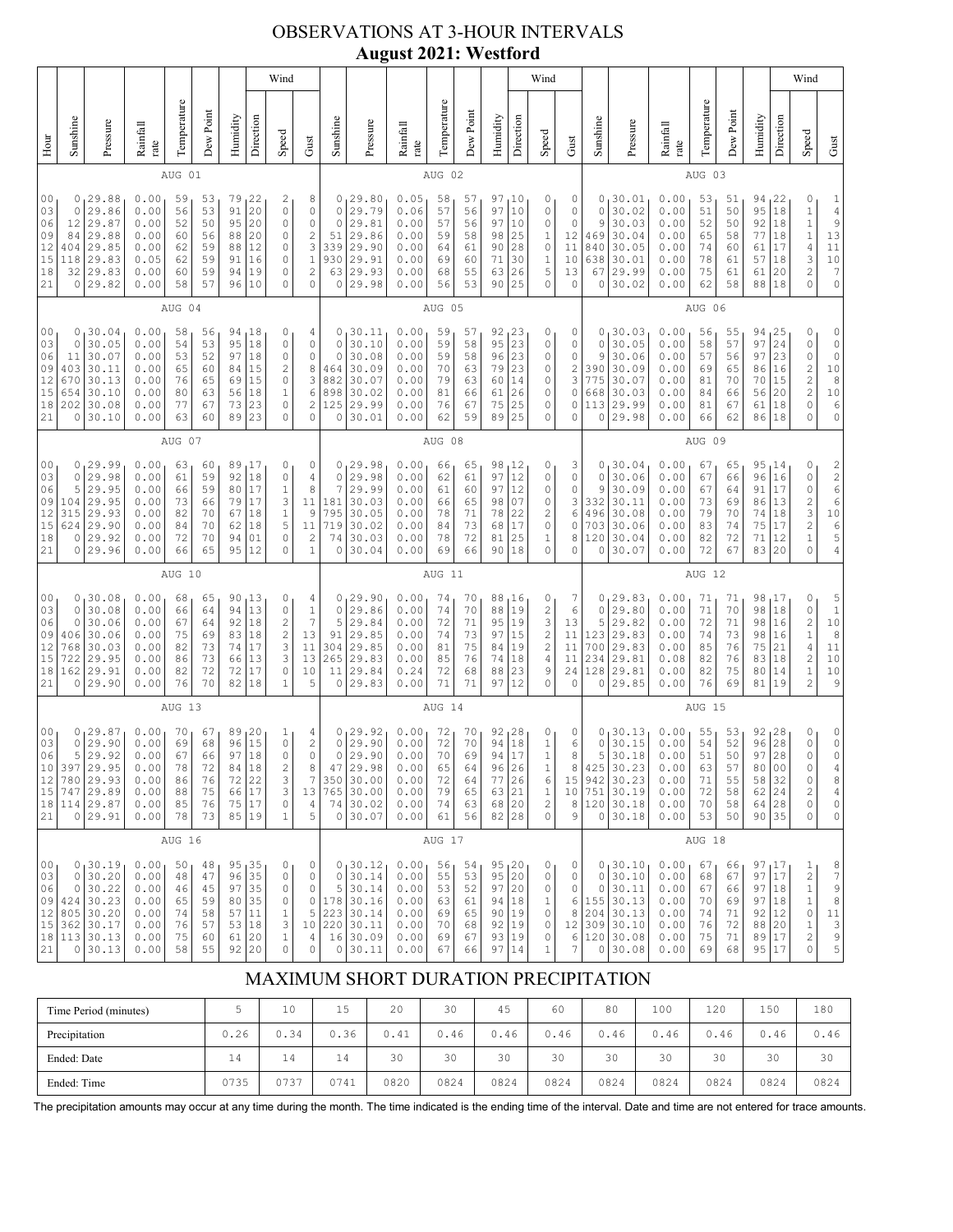# OBSERVATIONS AT 3-HOUR INTERVALS **August 2021: Westford**

|                                                          |                                                                                                                                                                                                                                                                                                                                                                                                                                                                                                      |                                                                                |                                                              |                                              |                                              |                                                 |                                                 | Wind                                                                |                                                                                                     |                                                              |                                                                          |                                                              |                                                 |                                              |                                                             |                                                                                        | Wind                                                                                        |                                                                            |                                                              |                                                                             |                                                              |                                                 |                                              |                                                                                      |                                                                                                                    | Wind                                                                                                                       |                                                                                                                    |
|----------------------------------------------------------|------------------------------------------------------------------------------------------------------------------------------------------------------------------------------------------------------------------------------------------------------------------------------------------------------------------------------------------------------------------------------------------------------------------------------------------------------------------------------------------------------|--------------------------------------------------------------------------------|--------------------------------------------------------------|----------------------------------------------|----------------------------------------------|-------------------------------------------------|-------------------------------------------------|---------------------------------------------------------------------|-----------------------------------------------------------------------------------------------------|--------------------------------------------------------------|--------------------------------------------------------------------------|--------------------------------------------------------------|-------------------------------------------------|----------------------------------------------|-------------------------------------------------------------|----------------------------------------------------------------------------------------|---------------------------------------------------------------------------------------------|----------------------------------------------------------------------------|--------------------------------------------------------------|-----------------------------------------------------------------------------|--------------------------------------------------------------|-------------------------------------------------|----------------------------------------------|--------------------------------------------------------------------------------------|--------------------------------------------------------------------------------------------------------------------|----------------------------------------------------------------------------------------------------------------------------|--------------------------------------------------------------------------------------------------------------------|
| Hour                                                     | Sunshine                                                                                                                                                                                                                                                                                                                                                                                                                                                                                             | Pressure                                                                       | Rainfall<br>rate                                             | Temperature                                  | Dew Point                                    | Humidity                                        | Direction                                       | Speed                                                               | Gust                                                                                                | Sunshine                                                     | Pressure                                                                 | Rainfall<br>rate                                             | Temperature                                     | Dew Point                                    | Humidity                                                    | Direction                                                                              | Speed                                                                                       | Gust                                                                       | Sunshine                                                     | Pressure                                                                    | Rainfall<br>rate                                             | Temperature                                     | Dew Point                                    | Humidity                                                                             | Direction                                                                                                          | Speed                                                                                                                      | Gust                                                                                                               |
|                                                          |                                                                                                                                                                                                                                                                                                                                                                                                                                                                                                      |                                                                                |                                                              | AUG 19                                       |                                              |                                                 |                                                 |                                                                     |                                                                                                     |                                                              |                                                                          |                                                              | AUG 20                                          |                                              |                                                             |                                                                                        |                                                                                             |                                                                            |                                                              |                                                                             |                                                              | AUG 21                                          |                                              |                                                                                      |                                                                                                                    |                                                                                                                            |                                                                                                                    |
| 0 <sub>0</sub><br>03<br>06<br>09<br>12<br>15<br>18<br>21 | 0.00<br>0, 30.07<br>67<br>97, 18<br>0<br>66<br>18<br>$\circ$<br>0.00<br>30.02<br>68<br>67<br>98<br>0<br>$\circ$<br>30.00<br>0.04<br>66<br>98<br>18<br>$\mathbb O$<br>67<br>25<br>29.96<br>0.00<br>68<br>98<br>03<br>0<br>68<br>$\sqrt{2}$<br>241<br>29.94<br>0.00<br>70<br>70<br>98<br>02<br>$\mathbf 1$<br>29.90<br>0.00<br>71<br>34<br>$\mathbb O$<br>104<br>73<br>95<br>40 29.87<br>70<br>35<br>$\mathbf{1}$<br>0.00<br>71<br>96<br>0 29.87<br>0.00<br>68<br>67<br>97<br>35<br>$\circ$<br>$\circ$ |                                                                                |                                                              |                                              |                                              |                                                 | 0<br>0<br>$\mathbb O$<br>3<br>$\,8\,$<br>9      | $\circ$<br>$\circ$<br>165<br>515<br>619<br>111<br>0                 | 0, 29.86<br>29.84<br>29.84<br>29.86<br>29.86<br>29.85<br>29.83<br>29.86                             | 0.00<br>0.00<br>0.00<br>0.00<br>0.00<br>0.00<br>0.00<br>0.00 | 70<br>69<br>69<br>71<br>79<br>84<br>82<br>69                             | 69<br>69<br>68<br>70<br>74<br>72<br>74<br>67                 | 98,00<br>98<br>98<br>98<br>84<br>67<br>76<br>94 | 02<br>35<br>05<br>24<br>29<br> 18<br> 18     | 0<br>0<br>0<br>0<br>$\mathbf{1}$<br>$\circ$<br>$\circ$<br>0 | 0<br>$\mathbf 1$<br>$\overline{4}$<br>$\circ$<br>$\boldsymbol{7}$<br>5<br>0<br>$\circ$ | $\circ$<br>$\overline{7}$<br>330<br>752<br>719<br>63<br>$\circ$                             | 0, 29.87<br>29.87<br>29.89<br>29.91<br>29.90<br>29.86<br>29.85<br>29.87    | 0.00<br>0.00<br>0.00<br>0.00<br>0.00<br>0.00<br>0.00<br>0.00 | 67<br>66<br>66<br>73<br>87<br>90<br>84<br>72                                | 66<br>65<br>65<br>72<br>76<br>75<br>75<br>70                 | 97,18<br>98<br>98<br>98<br>70<br>61<br>74<br>91 | 18<br>18<br>18<br>09<br>14<br>09<br> 11      | 0<br>$\mathbb O$<br>$\circ$<br>$\mathbb O$<br>0<br>$\circ$<br>$\circ$<br>$\mathbf 0$ | $\mathbb O$<br>$\circ$<br>$\circ$<br>$\begin{array}{c} 1 \\ 3 \end{array}$<br>$\overline{4}$<br>$\circ$<br>$\,1\,$ |                                                                                                                            |                                                                                                                    |
|                                                          |                                                                                                                                                                                                                                                                                                                                                                                                                                                                                                      |                                                                                |                                                              | AUG 22                                       |                                              |                                                 |                                                 |                                                                     |                                                                                                     |                                                              |                                                                          |                                                              | AUG 23                                          |                                              |                                                             |                                                                                        |                                                                                             |                                                                            |                                                              |                                                                             |                                                              | AUG 24                                          |                                              |                                                                                      |                                                                                                                    |                                                                                                                            |                                                                                                                    |
| 00<br>03<br>06<br>09<br>12<br>15<br>18<br>21             | $\circ$<br>0<br>111<br>779<br>308                                                                                                                                                                                                                                                                                                                                                                                                                                                                    | 0, 29.88<br>29.87<br>29.88<br>29.90<br>29.87<br> 29.83<br>137 29.81<br>0 29.81 | 0.00<br>0.00<br>0.00<br>0.00<br>0.00<br>0.00<br>0.00<br>0.00 | 70<br>67<br>66<br>71<br>81<br>82<br>83<br>70 | 69<br>66<br>65<br>71<br>75<br>73<br>72<br>68 | 97<br>98<br>98<br>82<br>74<br>71<br>91          | 94 04<br>04<br>04<br>04<br>01<br>34<br>34<br>05 | 0<br>$\mathbb O$<br>0<br>0<br>0<br>$\mathbf 1$<br>3<br>5            | 3<br>$\circ$<br>$\circ$<br>$\mathbb O$<br>$\circ$<br>4<br>8<br>16                                   | $\circ$<br>$\circ$<br>255<br>779<br>278<br>93<br>0           | 0, 29.80<br>29.79<br>29.80<br>29.82<br>29.82<br>29.79<br>29.78<br>29.79  | 0.00<br>0.00<br>0.00<br>0.00<br>0.00<br>0.00<br>0.00<br>0.00 | 68<br>67<br>67<br>74<br>80<br>80<br>79<br>70    | 66<br>66<br>65<br>69<br>71<br>73<br>73<br>68 | 92,00<br>96<br>95<br>83 10<br>75<br>79<br>84<br>91          | 02<br> 11<br>12<br>25<br> 10<br>12                                                     | $\,1$<br>$1\,$<br>$\mathbb O$<br>0<br>1<br>$\mathbb O$<br>0<br>0                            | 3<br>4<br>6<br>$\mathbf{3}$<br>3<br>$\mathbb O$<br>0<br>1                  | $\circ$<br>$\circ$<br>172<br>327<br>752<br>0                 | 0, 29.77<br>29.77<br>29.80<br>29.83<br>29.85<br>29.85<br>158 29.87<br>29.92 | 0.00<br>0.00<br>0.00<br>0.00<br>0.00<br>0.00<br>0.00<br>0.00 | 68<br>65<br>66<br>71<br>77<br>84<br>83<br>69    | 66<br>64<br>66<br>70<br>73<br>72<br>71<br>66 | 95<br>97<br>98<br>97<br>89<br>67<br>68<br>90 24                                      | 12<br>12<br>12<br>16<br>19<br>25<br>26                                                                             | 0<br>$\circ$<br>$\mathbb O$<br>$\mathbb O$<br>$\overline{c}$<br>$\ensuremath{\mathsf{3}}$<br>$\overline{c}$<br>$\mathbf 0$ | $\circ$<br>$\circ$<br>$\mathbb O$<br>$\sqrt{4}$<br>$\overline{6}$<br>12<br>$\overline{8}$<br>$\circ$               |
|                                                          |                                                                                                                                                                                                                                                                                                                                                                                                                                                                                                      |                                                                                |                                                              | AUG 25                                       |                                              |                                                 |                                                 |                                                                     |                                                                                                     |                                                              | AUG 26                                                                   |                                                              |                                                 |                                              |                                                             |                                                                                        | AUG 27                                                                                      |                                                                            |                                                              |                                                                             |                                                              |                                                 |                                              |                                                                                      |                                                                                                                    |                                                                                                                            |                                                                                                                    |
| 00<br>03<br>06<br>09<br>12<br>15<br>18<br>21             | 0<br>$\circ$<br>745<br>656<br>162                                                                                                                                                                                                                                                                                                                                                                                                                                                                    | 0, 29.96<br>29.98<br>30.02<br>380 30.04<br>30.04<br>30.00<br>29.98<br>0 30.00  | 0.00<br>0.00<br>0.00<br>0.00<br>0.00<br>0.00<br>0.00<br>0.00 | 67<br>64<br>62<br>74<br>84<br>87<br>85<br>70 | 66<br>63<br>61<br>70<br>71<br>71<br>72<br>67 | 95<br>97<br>97<br>86<br>65<br>58<br>65<br>91    | 123<br>23<br>23<br>17<br>16<br>17<br>16<br>17   | 0<br>0<br>$\circ$<br>0<br>$\overline{c}$<br>3<br>$\,1\,$<br>$\circ$ | 0<br>$\overline{c}$<br>$\circ$<br>11<br>$\boldsymbol{7}$<br>$\boldsymbol{7}$<br>6<br>$\overline{2}$ | $\circ$<br>$\circ$<br>385<br>731<br>659<br>165<br>0          | 0, 30.00<br>30.00<br>30.02<br>30.03<br>30.00<br>29.97<br>29.95<br>29.99  | 0.00<br>0.00<br>0.00<br>0.00<br>0.00<br>0.00<br>0.00<br>0.00 | 70<br>72<br>70<br>80<br>86<br>89<br>84<br>70    | 68<br>69<br>68<br>74<br>76<br>76<br>74<br>66 | 92,18<br>92 17<br>95<br>82 18<br>72<br>67<br>73<br>87       | 18<br>23<br>27<br>26<br>20                                                             | 0<br>1<br>$\mathbb O$<br>1<br>3<br>$\ensuremath{\mathsf{3}}$<br>$\mathbb O$<br>0            | 2<br>$\boldsymbol{7}$<br>$\sqrt{2}$<br>$\overline{4}$<br>9<br>14<br>3<br>0 | $\circ$<br>$\circ$<br>473<br>671<br>679<br>179<br>0          | 0, 30.00<br>30.01<br>30.05<br>30.10<br>30.12<br>30.14<br>30.15<br>30.19     | 0.00<br>0.00<br>0.00<br>0.00<br>0.00<br>0.00<br>0.00<br>0.00 | 66<br>67<br>64<br>69<br>75<br>74<br>70<br>57    | 64<br>63<br>60<br>61<br>63<br>62<br>58<br>53 | 92, 20<br>87<br>86<br>76<br>66<br>65<br>67<br>87                                     | 19<br>34<br>01<br>33<br>01<br>32<br>34                                                                             | 0<br>$\mathbb O$<br>$1\,$<br>$\overline{c}$<br>$1\,$<br>$\mathbf{1}$<br>$1\,$<br>$\mathbf 0$                               | $\mathbb O$<br>$\mathbbm{1}$<br>$\overline{4}$<br>$\epsilon$<br>$10$<br>$\overline{7}$<br>9<br>$\mathsf{O}\xspace$ |
|                                                          |                                                                                                                                                                                                                                                                                                                                                                                                                                                                                                      |                                                                                |                                                              | AUG 28                                       |                                              |                                                 |                                                 |                                                                     |                                                                                                     |                                                              |                                                                          |                                                              | AUG 29                                          |                                              |                                                             |                                                                                        |                                                                                             |                                                                            |                                                              |                                                                             |                                                              | AUG 30                                          |                                              |                                                                                      |                                                                                                                    |                                                                                                                            |                                                                                                                    |
| 00<br>03<br>06<br>09<br>12<br>15<br>18<br>21             | $\circ$<br>$\circ$<br>236<br>199<br>139<br>35<br>0                                                                                                                                                                                                                                                                                                                                                                                                                                                   | 0, 30.22<br>30.22<br>30.23<br>30.24<br>30.25<br>30.22<br> 30.21<br>30.20       | 0.00<br>0.00<br>0.00<br>0.00<br>0.00<br>0.00<br>0.00<br>0.00 | 58<br>57<br>55<br>63<br>66<br>67<br>63<br>61 | 54<br>54<br>53<br>58<br>58<br>59<br>59<br>57 | 90<br>93<br>82<br>76<br>78<br>88<br>85          | 88,34<br>34<br>34<br>19<br>11<br>12<br>11<br>17 | 0<br>$\mathbb O$<br>$\mathbb O$<br>0<br>0<br>0<br>$\circ$<br>3      | $\overline{c}$<br>$\mathbb O$<br>1<br>$\mathbb O$<br>$\epsilon$<br>4<br>$\circ$<br>9                | $\circ$<br>0<br>46<br>357<br>271<br>176<br>0                 | 0, 30, 16<br>30.14<br>30.12<br>30.13<br>30.09<br>30.01<br>29.95<br>29.93 | 0.00<br>0.00<br>0.00<br>0.00<br>0.00<br>0.00<br>0.00<br>0.00 | 63<br>64<br>63<br>62<br>70<br>74<br>71<br>67    | 58<br>60<br>60<br>61<br>66<br>68<br>68<br>65 | 84,17<br>86 17<br>89 18<br>96<br>88<br>84<br>91<br>94       | 18<br> 16<br>17<br>17<br>16                                                            | 5<br>$\,1\,$<br>1<br>$\mathbb O$<br>5<br>$\overline{c}$<br>$\overline{4}$<br>$\overline{c}$ | 12<br>10<br>8<br>5<br>15<br>7<br>12<br>10                                  | $\circ$<br>$\circ$<br>67<br>155<br>712<br>79<br>0            | 0, 29.89<br>29.83<br>29.78<br>29.76<br>29.71<br>29.66<br>29.66<br>29.70     | 0.00<br>0.00<br>0.00<br>0.00<br>0.00<br>0.00<br>0.00<br>0.00 | 68<br>68<br>69<br>69<br>75<br>82<br>76<br>64    | 67<br>67<br>67<br>68<br>72<br>71<br>68<br>61 | 94<br>95<br>94<br>97<br>91<br>71<br>78<br>90                                         | 18<br>17<br>21<br>18<br>16<br>21<br>28<br>24                                                                       | 3<br>3<br>$\circ$<br>$\overline{c}$<br>$\sqrt{4}$<br>$\overline{4}$<br>$\circ$<br>$\circ$                                  | 10<br>12<br>14<br>11<br>$\begin{bmatrix} 9 \\ 10 \end{bmatrix}$<br>$\mathbb O$<br>3                                |
|                                                          |                                                                                                                                                                                                                                                                                                                                                                                                                                                                                                      |                                                                                |                                                              | AUG 31                                       |                                              |                                                 |                                                 |                                                                     |                                                                                                     |                                                              |                                                                          |                                                              |                                                 |                                              |                                                             |                                                                                        |                                                                                             |                                                                            |                                                              |                                                                             |                                                              |                                                 |                                              |                                                                                      |                                                                                                                    |                                                                                                                            |                                                                                                                    |
| 00<br>03<br>06<br>09<br>12<br>15<br>18<br>21             | 0<br>0<br>383<br>853<br>195<br>206                                                                                                                                                                                                                                                                                                                                                                                                                                                                   | 0, 29.69<br>29.67<br>29.68<br> 29.69<br>29.69<br>29.66<br>29.67<br>0 29.71     | 0.00<br>0.00<br>0.00<br>0.00<br>0.00<br>0.00<br>0.00<br>0.00 | 67<br>61<br>60<br>69<br>73<br>75<br>74<br>61 | 62<br>59<br>58<br>63<br>66<br>64<br>63<br>58 | 83,21<br>92<br>95<br>82<br>79<br>69<br>67<br>89 | 17<br>18<br>17<br>22<br>22<br>22<br>27          | 0<br>$\circ$<br>$\sqrt{2}$<br>4<br>3<br>$\sqrt{2}$<br>3<br>$\Omega$ | 5<br>$\sqrt{4}$<br>6<br>12<br>$\mathsf 9$<br>9<br>9<br>$\Omega$                                     |                                                              |                                                                          |                                                              |                                                 |                                              |                                                             |                                                                                        |                                                                                             |                                                                            |                                                              |                                                                             |                                                              |                                                 |                                              |                                                                                      |                                                                                                                    |                                                                                                                            |                                                                                                                    |

NOTES:<br>Units: Temperature=°F, Wind=mph, Pressure=Inches Hg, Precipitation=inches.<br>Units: Temperature=°F, Wind=mph, Pressure=Inches Hg, Precipitation=inches.<br>
Yind Direction: Directions are those from which the wind is blow

### WEATHER NOTES SUMMARY BY HOUR

|    |                                                          |                                                     | Averages                                                                     | Resultant<br>Wind                            |                                              |                                              |                                                      |                                              |                                                      |
|----|----------------------------------------------------------|-----------------------------------------------------|------------------------------------------------------------------------------|----------------------------------------------|----------------------------------------------|----------------------------------------------|------------------------------------------------------|----------------------------------------------|------------------------------------------------------|
| ì. | Hour                                                     | Sunshine                                            | Pressure                                                                     | Temperature                                  | Dew Point                                    | Humidity                                     | Wind Speed                                           | Direction                                    | Speed                                                |
|    | 0 <sub>0</sub><br>03<br>06<br>09<br>12<br>15<br>18<br>21 | 0<br>0<br>3<br>250<br>571<br>530<br>105<br>$\Omega$ | 29.974<br>29.969<br>29.976<br>29.995<br>29.988<br>29.957<br>29.946<br>29.963 | 64<br>63<br>62<br>69<br>76<br>79<br>76<br>66 | 62<br>62<br>61<br>65<br>68<br>68<br>68<br>63 | 93<br>95<br>95<br>89<br>76<br>70<br>76<br>90 | 0.5<br>0.4<br>0.5<br>0.9<br>1.7<br>1.7<br>1.2<br>0.5 | 19<br>18<br>18<br>17<br>20<br>20<br>23<br>14 | 0.4<br>0.3<br>0.5<br>0.8<br>1.3<br>1.3<br>0.8<br>0.2 |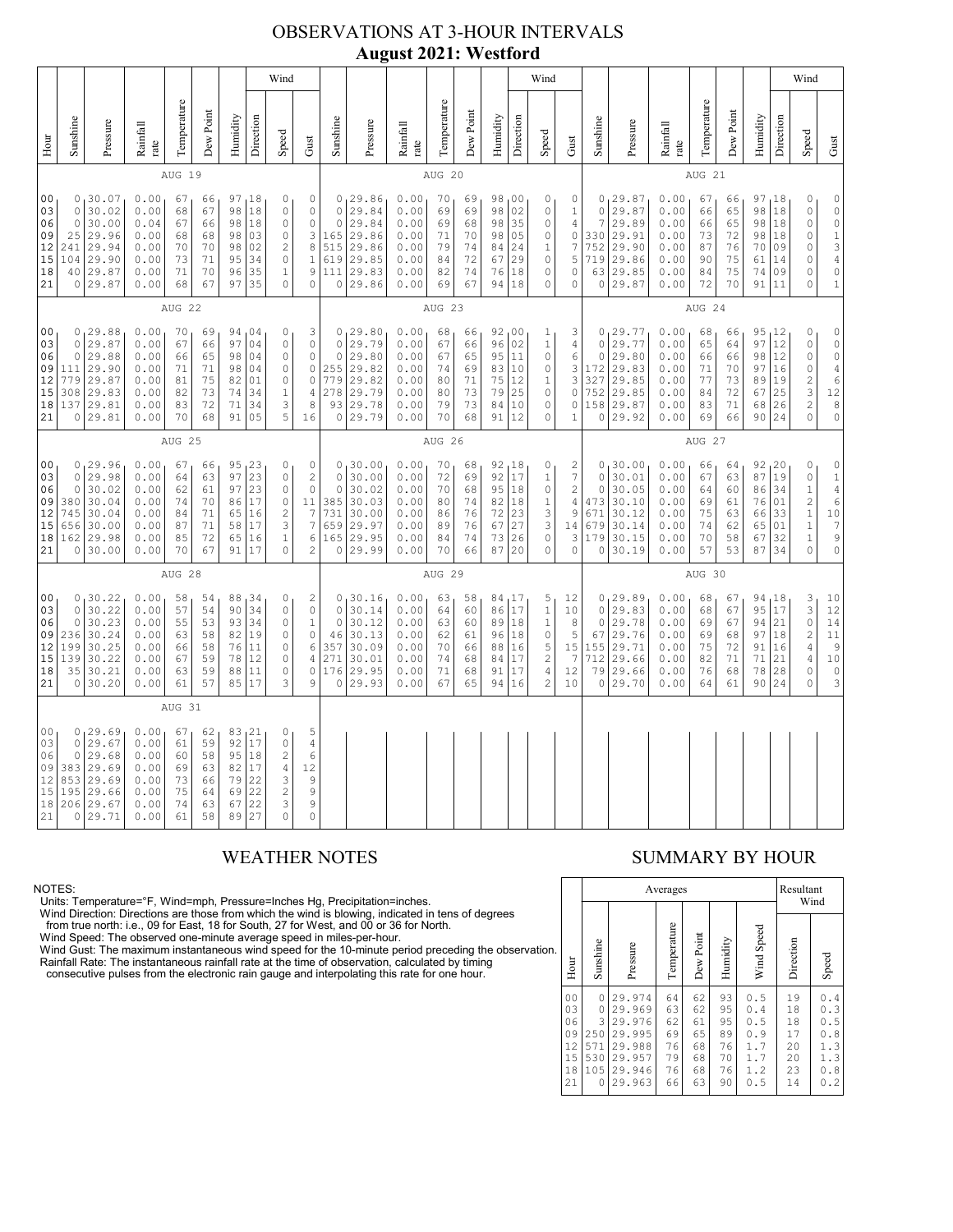### HOURLY PRECIPITATION (Water Equivalent) **August 2021: Westford**

| Date                                                                                     |    | A.M. Hour Ending at |    |    |    |           |                                           |                          |           |      |                  |          |                                                                                                                                      |      |    | P.M. Hour Ending at |              |                                      |      |           |    |      |    |                                                                                                              |                                  |  |  |  |
|------------------------------------------------------------------------------------------|----|---------------------|----|----|----|-----------|-------------------------------------------|--------------------------|-----------|------|------------------|----------|--------------------------------------------------------------------------------------------------------------------------------------|------|----|---------------------|--------------|--------------------------------------|------|-----------|----|------|----|--------------------------------------------------------------------------------------------------------------|----------------------------------|--|--|--|
|                                                                                          | 01 | 02                  | 03 | 04 | 05 | 06        | 07                                        | 08                       | 09        | 10   | 11               | 12       | 01                                                                                                                                   | 02   | 03 | 04                  | 05           | 06                                   | 07   | 08        | 09 | 10   | 11 | 12                                                                                                           | Date                             |  |  |  |
| 01<br>02<br>03<br>04<br>05                                                               |    |                     |    |    |    |           | $0.06$ 0.07 0.07 0.05 0.01 0.02 0.05 0.03 |                          |           |      | 0.010.11<br>0.01 |          |                                                                                                                                      |      |    | 0.020.060.050.06    |              |                                      |      | 0.0500.01 |    |      |    | $0.02 \mid 0.03 \mid 0.04 \mid 01$                                                                           | $02$<br>03<br>03<br>04<br>05     |  |  |  |
| 06<br>07<br>08<br>09<br>10                                                               |    |                     |    |    |    |           |                                           |                          |           |      |                  |          |                                                                                                                                      |      |    |                     |              | $0.23 \mid 0.08 \mid 0.16 \mid 0.05$ |      |           |    |      |    | $\left  \begin{array}{c} 0.01 \\ 0.01 \\ 08 \\ 09 \\ \end{array} \right $                                    | 06<br>10                         |  |  |  |
| 11<br>12<br>13<br>14<br>15                                                               |    | $0.02$ 0.01 0.01    |    |    |    | 0.01 0.01 |                                           | 0.010.050.030.01<br>0.01 | 0.40 0.04 | 0.01 |                  |          | 0.010.080.130.090.060.040.030.020.02                                                                                                 |      |    |                     |              |                                      |      |           |    |      |    | $\begin{bmatrix} 0.05 & 0.14 & 0.05 & 0.04 & 0.02 & 0.02 & 0.02 & 11 & 12 & 13 & 14 & 15 & 15 \end{bmatrix}$ |                                  |  |  |  |
| 16<br>17<br>18<br>19<br>20                                                               |    |                     |    |    |    | 0.04 0.03 | 0.010.010.030.050.060.030.050.070.06      |                          |           |      |                  | 0.010.02 |                                                                                                                                      | 0.01 |    | 0.01                |              |                                      | 0.03 | 0.10 0.06 |    | 0.01 |    |                                                                                                              | 16<br>17<br>18<br>19<br>19<br>20 |  |  |  |
| $\begin{array}{c} 21 \\ 22 \end{array}$<br>$\begin{array}{c} 23 \\ 24 \end{array}$<br>25 |    |                     |    |    |    | 0.010.02  |                                           |                          | 0.02      |      |                  | 0.01     |                                                                                                                                      |      |    |                     |              |                                      |      | 0.03      |    |      |    |                                                                                                              |                                  |  |  |  |
| $\frac{26}{27}$<br>28<br>29<br>30                                                        |    |                     |    |    |    |           |                                           | 0.11                     | 0.020.44  |      |                  |          |                                                                                                                                      |      |    |                     | 0.090.080.01 |                                      |      | 0.01      |    |      |    |                                                                                                              | 26<br>27<br>28<br>29<br>29<br>30 |  |  |  |
| 31                                                                                       |    |                     |    |    |    |           |                                           |                          |           |      |                  |          |                                                                                                                                      |      |    |                     |              |                                      |      |           |    |      |    |                                                                                                              | 31                               |  |  |  |
|                                                                                          |    |                     |    |    |    |           |                                           |                          |           |      |                  |          | Sum 0.08 0.08 0.08 0.06 0.08 0.11 0.11 0.68 0.56 0.08 0.20 0.10 0.08 0.16 0.15 0.21 0.41 0.17 0.50 0.23 0.04 0.05 0.05 0.05 0.07 Sum |      |    |                     |              |                                      |      |           |    |      |    |                                                                                                              |                                  |  |  |  |

During a frozen precipitation event, hourly precipitation totals may not be recorded. In this case, daily amounts are typically entered in the last column (hour ending at 12 A.M.)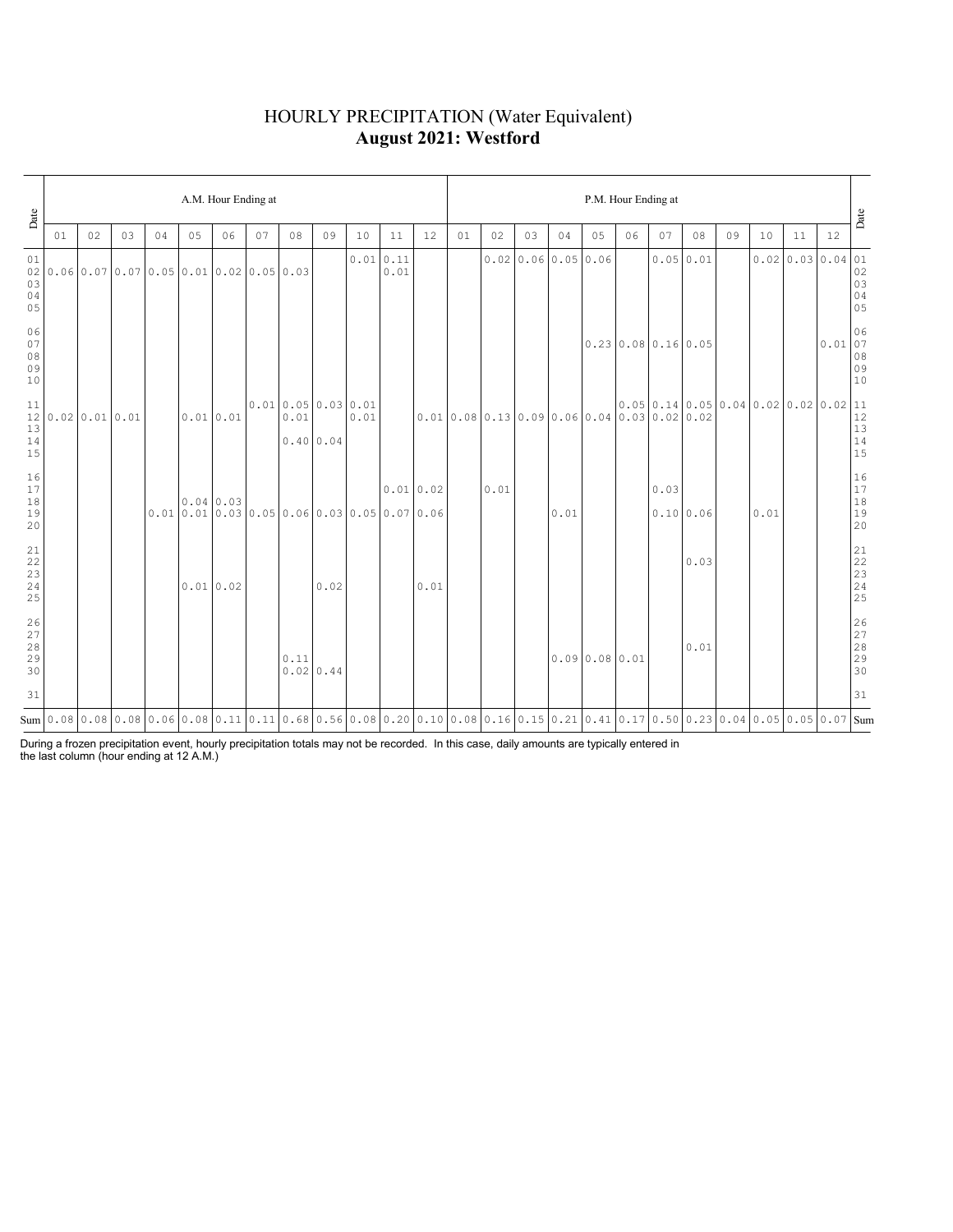### HOUR-BY-HOUR DATA **August 2021: Westford**